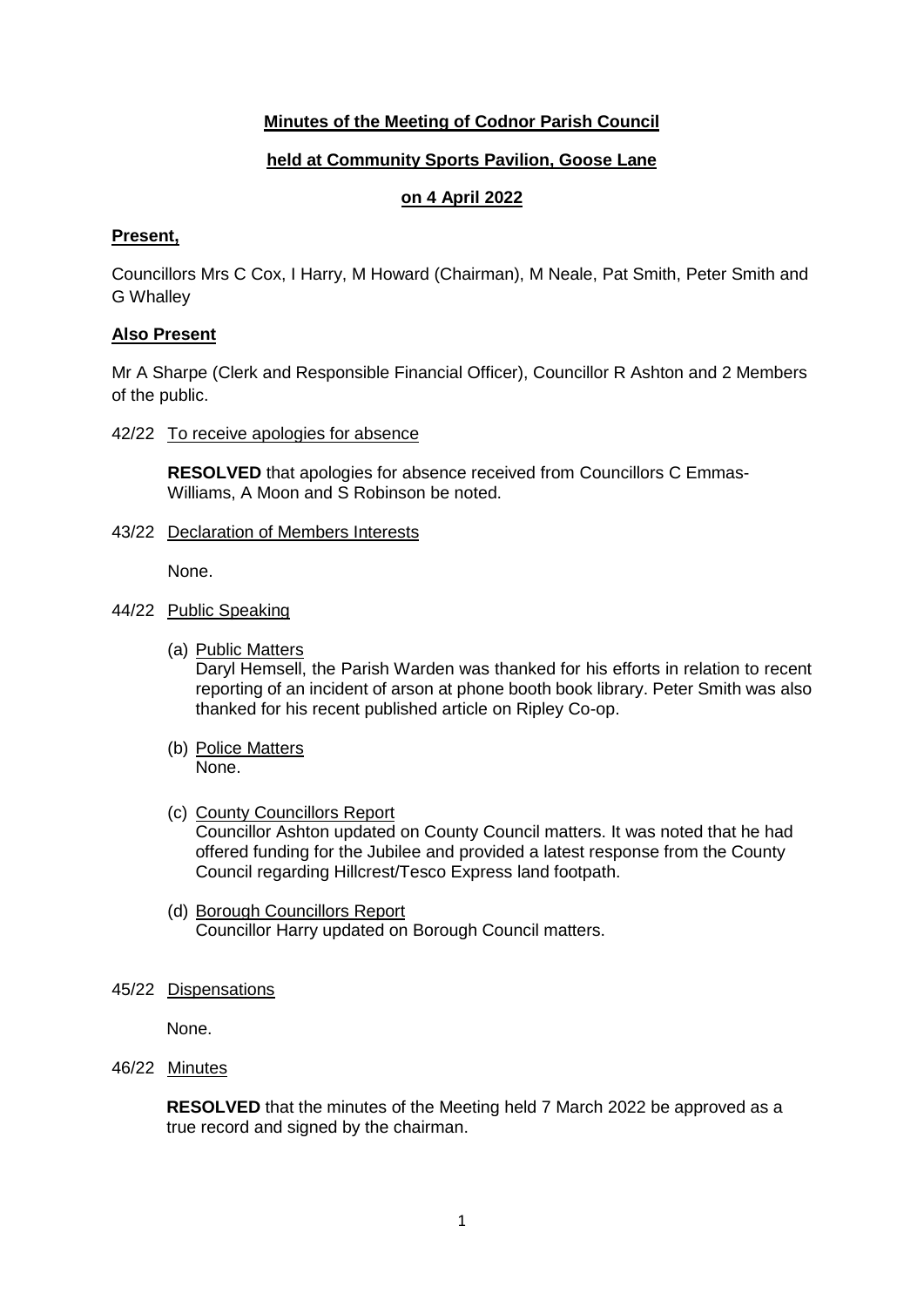#### 47/22 To determine which items, if any, of the Agenda should be taken with the public excluded

**RESOLVED** that no items be considered with the press and public excluded.

#### 48/22 Chairman's announcements

The Chairman also thanked the Parish Warden and those who attended the recent litter pick.

### 49/22 Leaders Report

As members are aware I tested positive for Covid last Monday hence my apologies and this written report. Can I also thank our Parish Warden Daryl Hemsell for organising the Litter Pick on Saturday especially as he was on holiday and it was his wife's birthday.

The Ukraine flag has been erected on the Clock Tower to show our support of the united stand against the Russian onslaught as approved at our last meeting.

We are now considering further options for tidying up the Clock Tower area with contractors.

After 2 years we are once again able to erect the Easter Cross which will be done as traditionally, this Friday.

The land transfer from Peveril Homes for the land at the Holborn Place development has now been completed after the Chair and Clerk signed the legal documents.

After concerns from residents regarding the hedges at the entrance to Mill Lane car park they have been cut back along with the rest of the planted areas. There are still potential issues with vehicles parking across from the entrance which is restricting the exiting from the car park safely. The Parish Council will need to look at potential options for improving the situation which will need to be costed and brought to a future meeting, bearing in mind we do not own the Car Park.

# 50/22 Environmental Matters

None.

# 51/22 Parish Council – Items for Decision/Action/Update

#### (a) Jubilee celebrations.

The Working Party reported further on the proposals to celebrate the Jubilee including decorations/activities, planting, bunting and banners.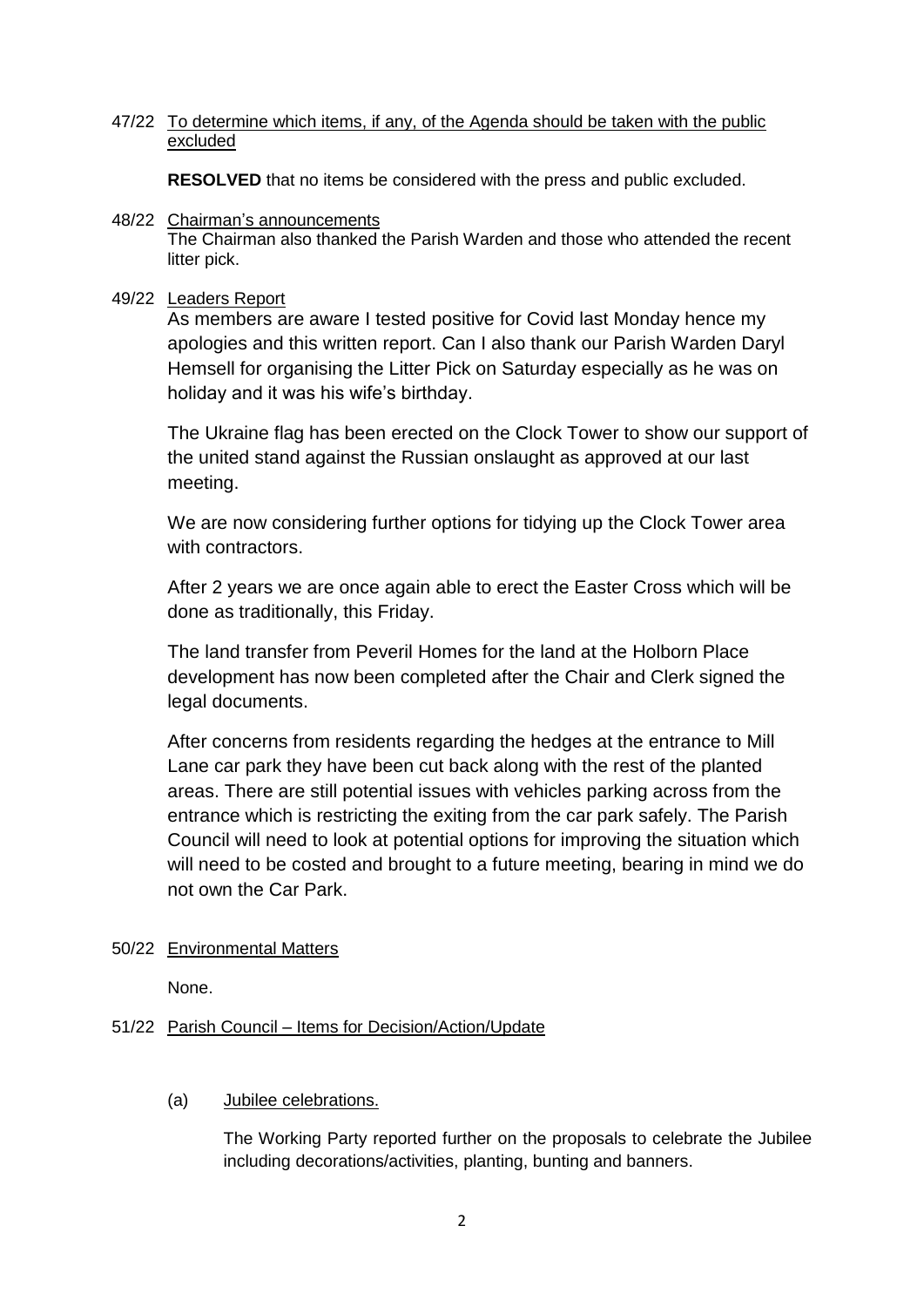**RESOLVED** that the report be noted.

(b) Covid 19 update.

None.

(c) Updates on projects

The Clerk updated Members on the progress of ongoing matters not already mentioned by the leader in his report.

**RESOLVED** that the report be noted.

(d) Casual Vacancy/ Co-option.

It was **NOTED** that the vacancy would be advertised after the May Elections.

(e) Codnor Common/Open Space Land

The Clerk reported on a request by a Member of the public to plant trees on the open space land at Codnor Common. It was noted that the majority of the land had not yet been transferred to the Parish Council's ownership and was unlikely to happen for some time yet. It was agreed a plan for the future maintenance would be discussed at the appropriate time (when the land was transferred).

(f) DALC Subscription

RESOLVED that the basic rate subscription be renewed.

#### 52/22 Finance

#### **RESOLVED** that

#### (a) Accounts for Payment.

|                     | <b>Payee/Description</b>                              | <b>Nett</b> | <b>VAT</b> | <b>Gross</b> |
|---------------------|-------------------------------------------------------|-------------|------------|--------------|
| UT BACS 8<br>March  | Clerk reclaim $-$<br>Badges, flags, hand<br>sanitizer | 388.95      | 0.00       | 388.95       |
| UT BACS 15<br>March | Tudor – Mill Lane car<br>park maintenance             | 112.00      | 0.00       | 112.00       |
| UT BACS 15<br>March | Keptkleen - Toilet<br>Clean                           | 96.00       | 19.20      | 115.20       |
| UT BACS 15<br>March | CIR - Domain<br>registration                          | 150.00      | 30.00      | 180.00       |